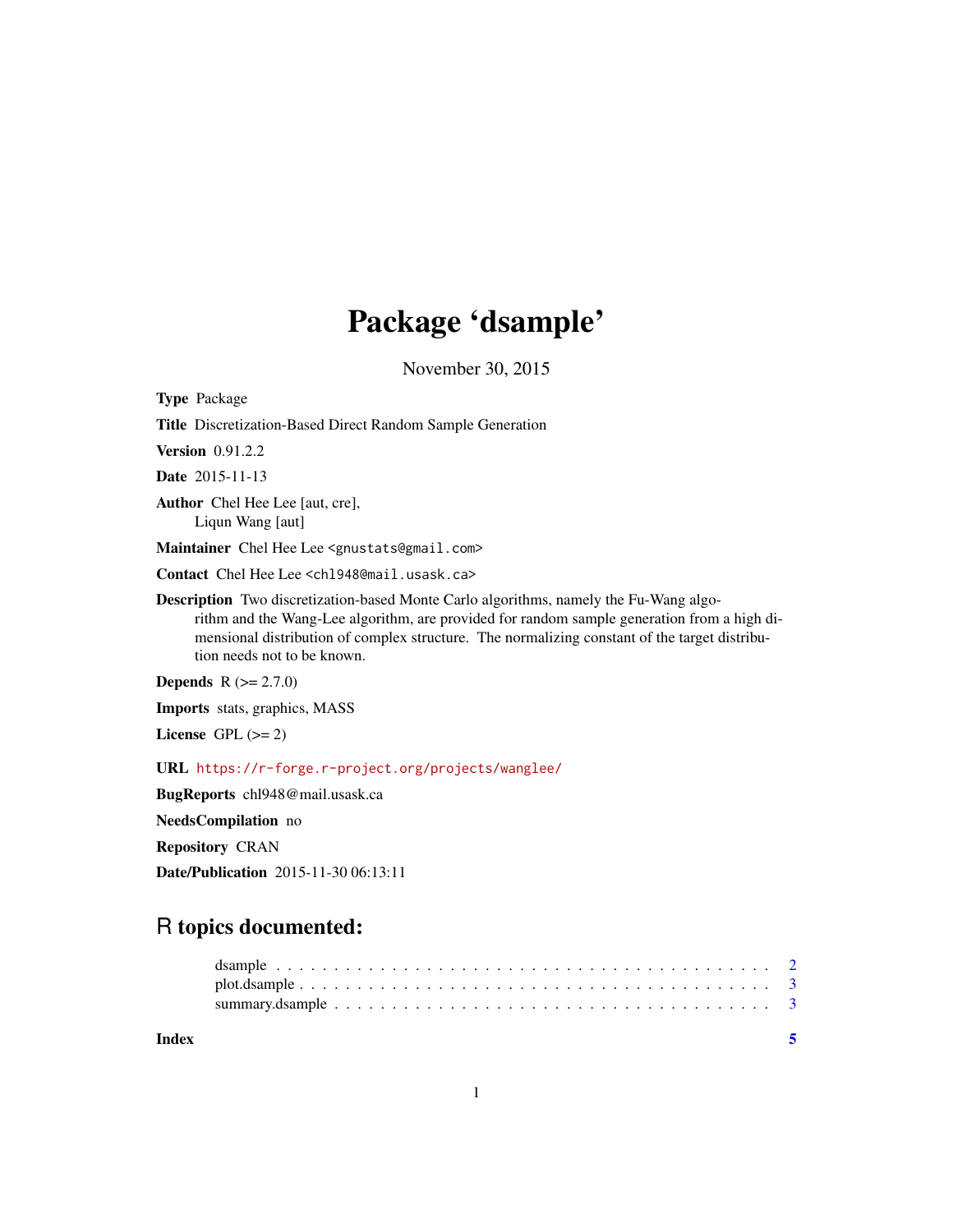<span id="page-1-0"></span>

#### Description

sample.wl generates a sample of specified size n from the target density funciton (up to a normalizing constant) based on the Wang-Lee algorithm

#### Usage

dsample(expr, rpmat,  $n = 1000$ ,  $nk = 10000$ , wconst)

#### Arguments

| expr   | expression                                                 |
|--------|------------------------------------------------------------|
| rpmat  | matrix containing random points for discretization         |
| n      | a non-negative integer, the desired sample size.           |
| nk     | a positive integer, the number of contours. See 'Details'. |
| wconst | a real number between 0 and 1. See 'Details'.              |

#### Details

X has the number of rows equals to the number of discrete base points. In each row, the first element contians the funcitonal value of the target density and the rest elements are the coordinates at which the density is evaluated. wconst is a constant for adjusting the volumn of the last contour.

#### Value

sample.wl gives the drawn sample as a data.frame with number of rows equals the specified size n and number of columns equals  $ncol(x)-1$ .

#### Author(s)

Chel Hee Lee <chl948@mail.usask.ca>, Liqun Wang <liqun.wang@umanitoba.ca>

#### References

Wang, L. and Lee, C.H. (2014). Discretization-based direct random sample generation. Computational Statistics and Data Analysis, 71, 1001-1010. Lee, C.H. (2009). Efficient Monte Carlo Random Sample Generation through Discretization, MSc thesis, Department of Satistics, University of Manitoba, Canada Wang, L. and Fu, J. (2007). A practical sampling approach for a bayesian mixture model with unknown number of components. Statistical Papers, 48(4):631-653. Fu, J. C. and Wang, L. (2002). A random-discretization based Monte Carlo sampling method and its application. Methodology and Computing in Applied Probability, 4, 5-25.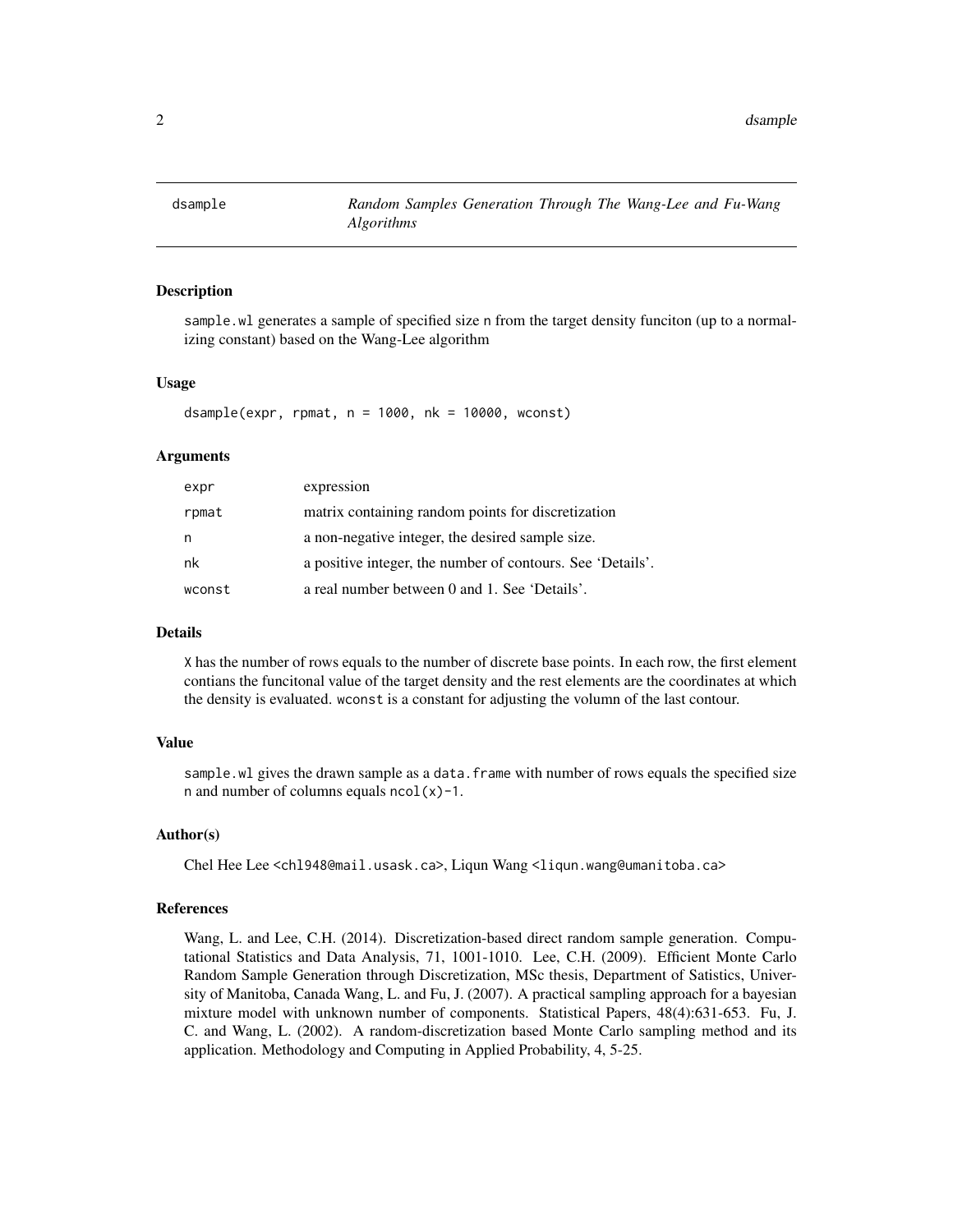#### <span id="page-2-0"></span>plot.dsample 3

#### Examples

```
## The following example is taken from West (1993, page 414).
## West, M. (1993). Approximating posterior distributions by mixture.
## Journal of the Royal Statistical Society - B, 55, 409-422.
expr <- expression((x1*(1-x2))^5 * (x2*(1-x1))^3 * (1-x1*(1-x2)-x2*(1-x1))^37)
sets <- list(x1=runif(1e5), x2=runif(1e5))
smp <- dsample(expr=expr, rpmat=sets, nk=1e4, n=1e3)
##
## More accurate results can be achieved by increasing the number
```
## of dicretization points and the number of contours.

plot.dsample *Plot dsample objects*

#### Description

Plot dsample objects

#### Usage

## S3 method for class 'dsample'  $plot(x, \ldots)$ 

#### Arguments

|          | dsample object.                     |
|----------|-------------------------------------|
| $\cdots$ | arguments passing functions inside. |

summary.dsample *Generating Basic Summary Statistics of Marginal Distributions*

#### Description

Producing basic summary statistics (the mean, the standard deviation and the first five modes) from the sample drawn via either the Fu-Wang algorithm or the Wang-Lee algorithm, for all marginal distributions of the target distribution.

#### Usage

```
## S3 method for class 'dsample'
summary(object, n = 5, ...)
```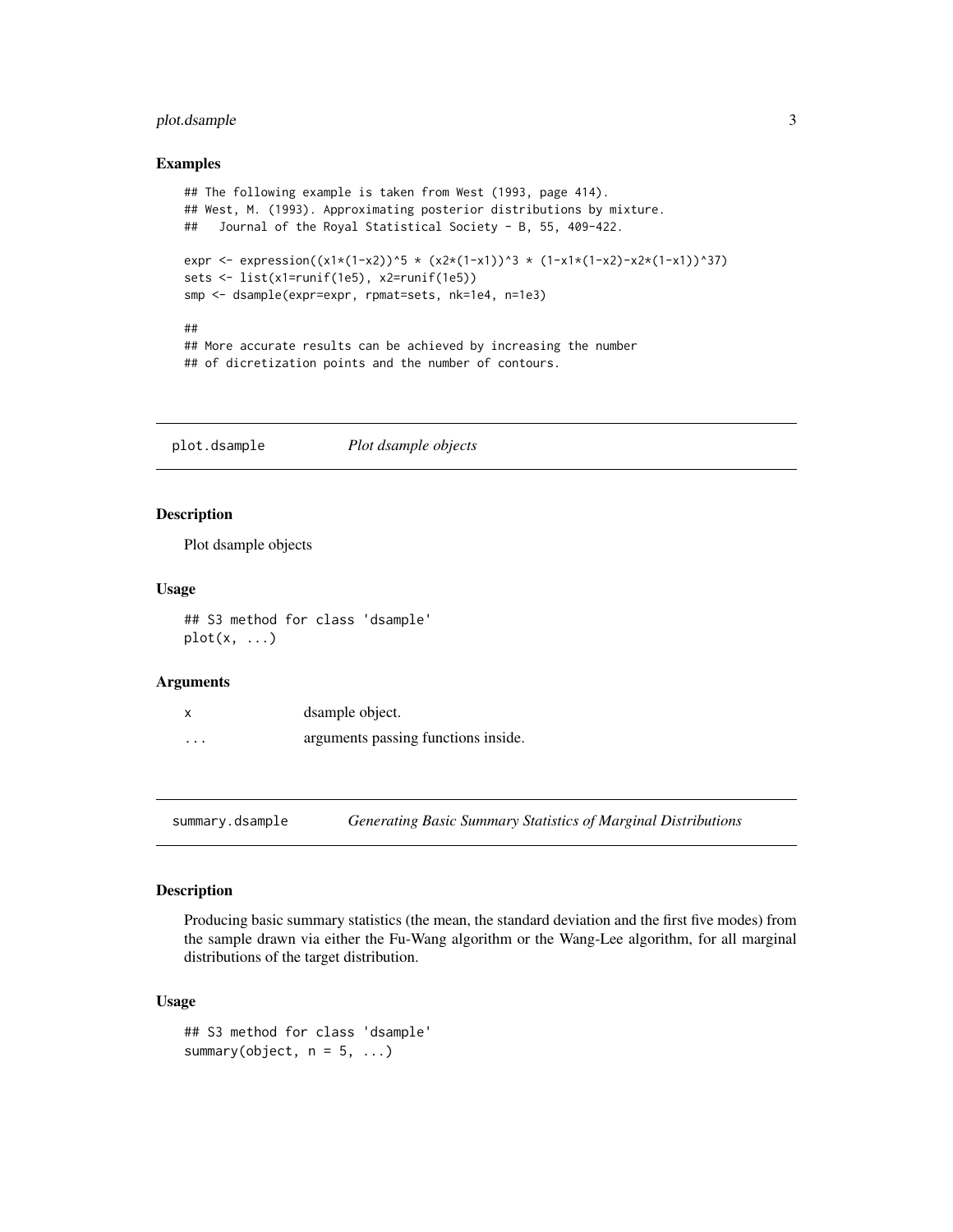### Arguments

| object                  | a data, frame, contains the sample drawn via either the Fu-Wang algorithm or<br>the Wang-Lee algorithm |
|-------------------------|--------------------------------------------------------------------------------------------------------|
| n.                      | the first n samples                                                                                    |
| $\cdot$ $\cdot$ $\cdot$ | more arguments                                                                                         |

## Author(s)

Chel Hee Lee <chl948@mail.usask.ca>, Liqun Wang <liqun.wang@umanitoba.ca>